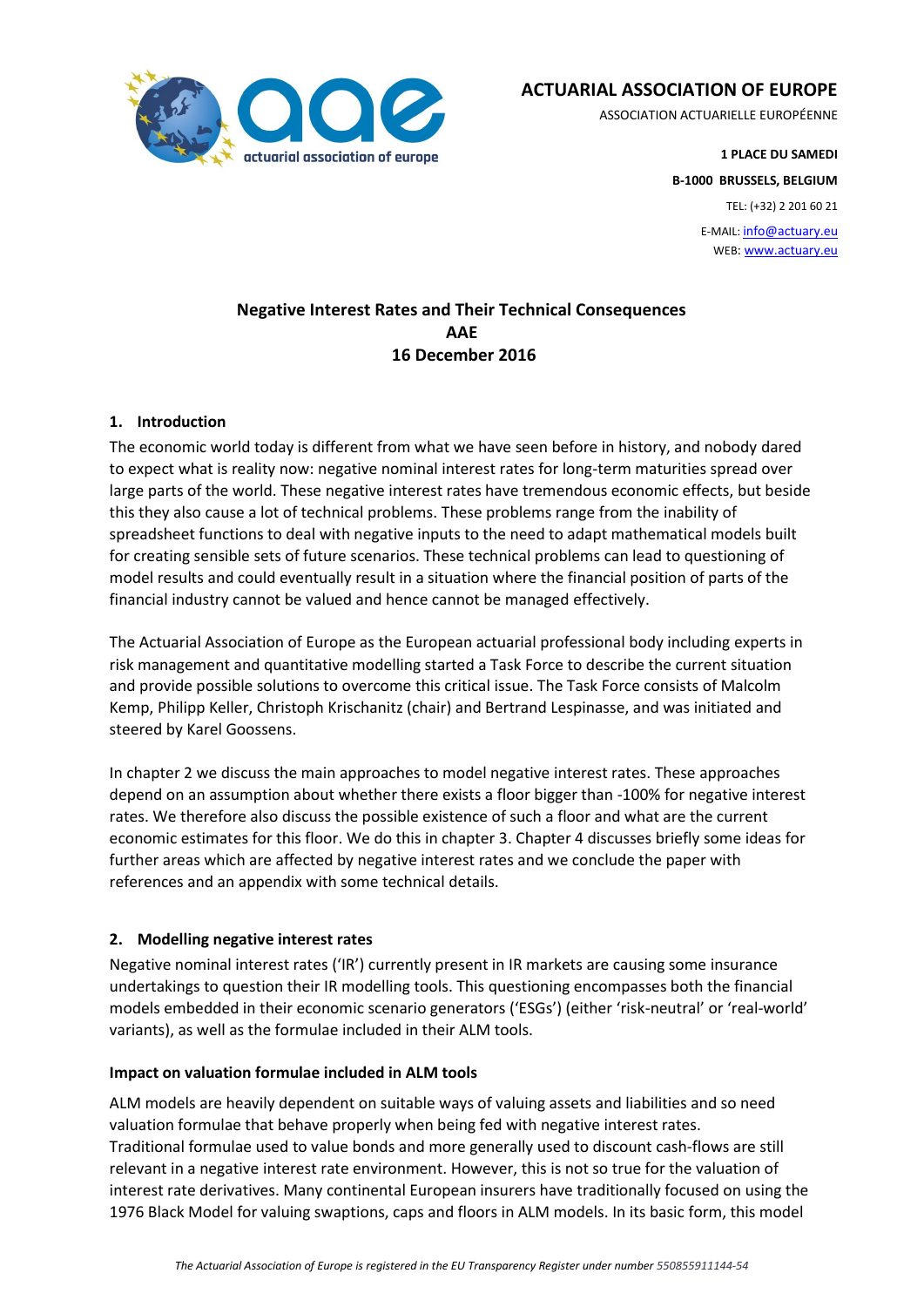(which models evolution of interest rates using a log-normal process) assumes interest rates are positive.

The solution generally now being adopted is to use a refinement that includes a shift or displacement term (named Θ, being a positive value), which defines the opposite of the lowest value it is possible for forward rates to exhibit. Valuation formulae are essentially unchanged, provided a suitable translation adjustment is applied to the strike and the forward rate. This approach is called using a Displaced Diffusion ('DD') model and e.g. values a call option in the following manner (where 'B76' identifies the corresponding formula applicable under the basic 1976 Black Model):

$$
C_{DD}(T, K, F_t) = C_{B76}\left(T, K + \Theta, F_t + \Theta, \sigma_{impl}^{DD}(T, K + \Theta)\right)
$$

It should be noted that even though the formula remains essentially unchanged, the implied volatility input on which it depends needs to be re-estimated, as the meaning of this parameter depends on the displacement involved.

#### **Selection of the interest rate model (both risk-neutral and real-world)**

The zero-coupon ('ZC') curve provided by EIOPA that forms the starting point for Solvency II Pillar I calculations has regularly displayed negative rates for some maturities and some currencies in recent months. To reflect this new economic situation, the IR diffusion models used in ESG need to allow for negative rates.

Thus, models such as the Black Karasinski and LIBOR Market Model, that model forward and ZC rates in a strictly positive fashion, are no longer appropriate (particularly for risk-neutral scenarios) and alternative models should be considered. Criteria usually used to select interest rate models encompass the following:

- Ability of the model to reproduce the initial ZC curve,
- Ability to reproduce volatility surfaces and smiles,
- Ability to price "out of calibration sample" implied volatilities (i.e. implied volatilities of assets that were not part of the calibration basket),
- Good balance between adequate number of parameters and over-parameterization.

For risk-neutral computations, various models appear relevant in the sense that they exhibit some or all the above criteria:

- (1) Some models that involve diffusions of normally distributed instantaneous rates permit simulation of negative rates while also exactly reproducing the initial ZC curve. Examples include the standard 1-factor Hull-White model and the G2++ model (equivalent to a 2-factor Hull-White model). The 1-factor Hull-White model includes only one risk factor; it can therefore model interest rate level translation risk well but not slope change risk. Multifactor models can cater for both types of evolution. Empirically, the 1-factor Hull-White model also contains too few parameters to properly replicate observed implied volatilities. In contrast, the G2++ seems to reproduce at-the-money (ATM) volatilities well, but does not appear to be fully satisfactory when attempting to replicate out-of-the-money (OTM) volatilities, and therefore to properly allow for volatility smiles.
- (2) Some models adapted from the forward diffusion LIBOR Market Model also appear to be particularly robust. Indeed, they provide negative interest rates, fit the initial ZC curve, while also fitting volatility surfaces and smiles well. Such models include the Displaced Diffusion – LIBOR Market Model ('DD-LMM') and the LMM+ (which is an adaptation of the DD-LMM with a stochastic volatility and therefore potentially offering an even better fit to observed volatility smiles).
- (3) The shifted Cox-Ingersoll-Ross (CIR++) and CIR2++ (2-factor CIR++) are based on a shifted  $\chi^2$ diffusion for the instantaneous rate and they can also reproduce volatility smiles.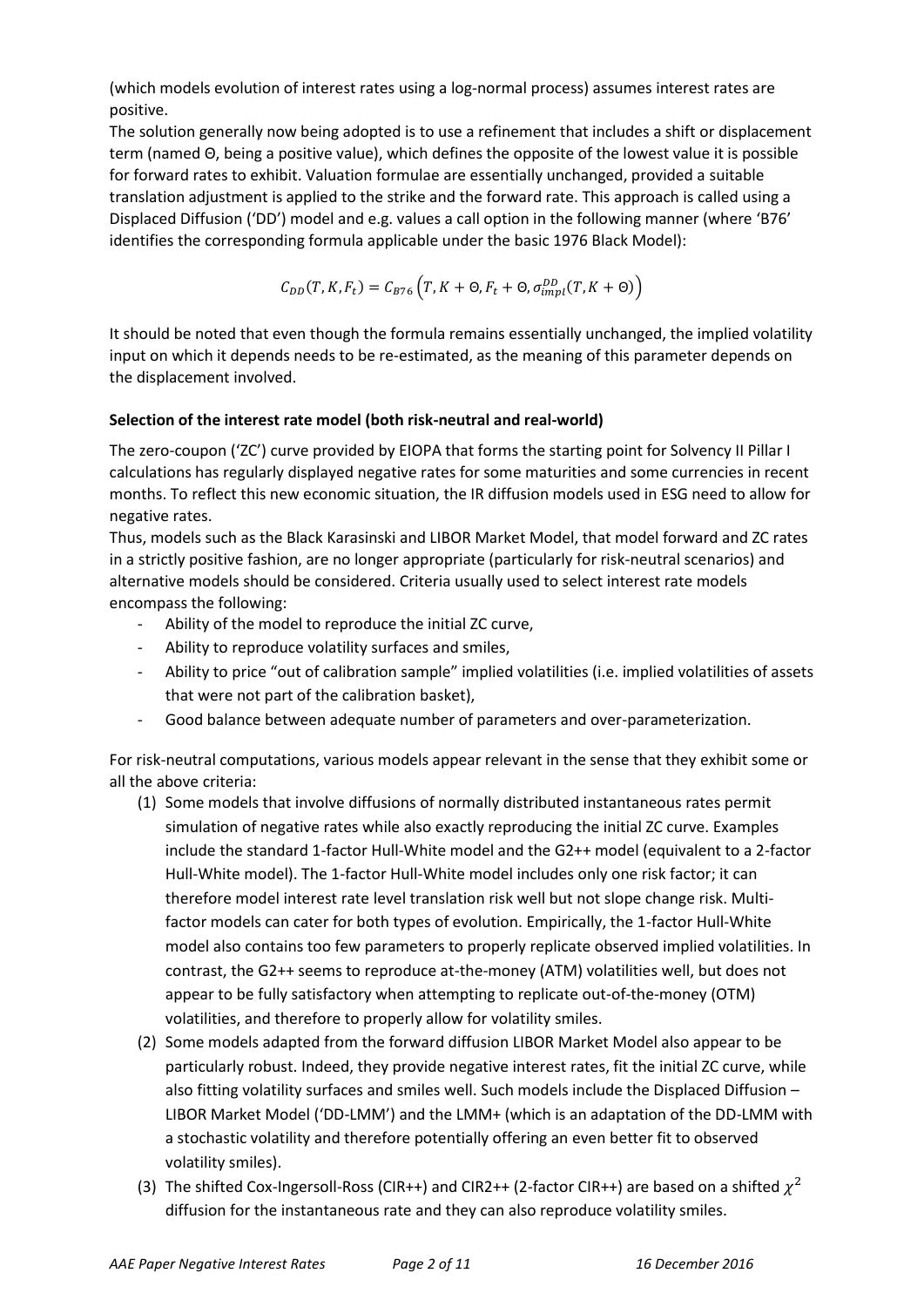When modelling 'real-world' scenarios and when trying to identify suitable stresses to apply to interest rates in an internal model it is not so crucial that the model used satisfies the martingale property (for a discussion of the martingale property see below). Instead, commonly the model might rely on time-series approaches (such as principal components analysis applied to past data) encompassing major risk factors. Models that cater for periods when interest rates are higher as well as periods when they are lower may characterise the world as exhibiting two (or possibly more) states of the world which are assumed to exhibit similar characteristics other than having a higher or lower general level of interest rates. Shocks can then be identified contingent on the state of the world at the time the stress is assumed to arise.

#### **Integration of a lowest absolute level in the IR diffusion**

Several of the models described above need as an input a lowest absolute level to which interest rates may fall. Assuming that such an absolute lowest level can be identified (see Chapter 2), the identified level should be cautiously introduced in the scenario generation process, in the sense that this absolute lowest level should have as little as possible impact on the *Martingality* (i.e. the ability of the scenarios to exhibit the martingale property and hence deliver arbitrage-free convergent Monte Carlo estimators for any set of cash-flows) and hence on the *Market Consistency* (i.e. the ability to reproduce prices and hence implied volatilities) of the scenario set. In general, for a scenario set to provide a valid way of valuing cash flows under Solvency II it needs to adhere to the martingale property.

For Gaussian models, imposing any lower absolute level of interest rates can only be done *a posteriori*, through the application of a floor level below which any simulated rate is then pulled up. The issue with such an approach is that it truncates part of the simulation set. As a consequence, it affects the properties of economic scenario set as far as martingality and market-consistency are concerned.

For "displaced" or "shifted" models such as the CIR++, CIR2++, DD-LMM and LMM+, we can of course also *a posteriori* floor the interest rates (with the same impact on martingality and marketconsistency). However, one parameter of the model can *a priori* ensure that the IR scenarios cannot cross a fence, without disrupting the ability of the model to provide market consistent estimates. This is the shift parameter. The scenarios are structurally conditioned not to be fall below the shift's opposite value (i.e. –Θ % if the chosen shift is Θ%>0). As no post-generation treatment is then carried out, the use of such a shift does not invalidate the martingality of the scenarios used.

Inclusion of a shift parameter does not necessarily make the model calibration (much) more onerous. The shift parameter does not have to be calibrated along with the other model parameters at each valuation date, but can instead be considered a meta-parameter not necessarily updated for each calibration. In this case, the meta-parameter is determined outside the regular calibration process, probably after carrying out intensive traditional calibration processes (e.g. minimization of the squared differences between swaptions market prices and model prices) in which the shift parameter is indeed considered as a parameter. Intensive calibration processes are desirable in the sense that multiple initial values for the set of parameters as well as multiple initial economic conditions should be tested to avoid erroneously selecting a local optimum when a better global optimum exists. When determining the shift to be used, it should be noted that the lower the Θ shift the less negative interest rates can become. It is also worth noting that replication of initial implied volatilities surfaces may be hindered by adopting small values of Θ. A consequence is that interest rates models such as DD-LMM and the LMM+ can produce explosive IR scenarios when volatilities are high together with a low shift value. These explosive interest rates situations may not be accepted by ALM models. An IR *cap* could be applied to temper these explosive scenarios but with the same concerns regarding martingality as the ones raises with the aforementioned *floor* applied to the generated scenarios, if the cap is introduced in an *a posteriori* manner. It is in principle possible to introduce caps in an *a priori* manner, but we are not aware of such modelling being done in practice by market participants.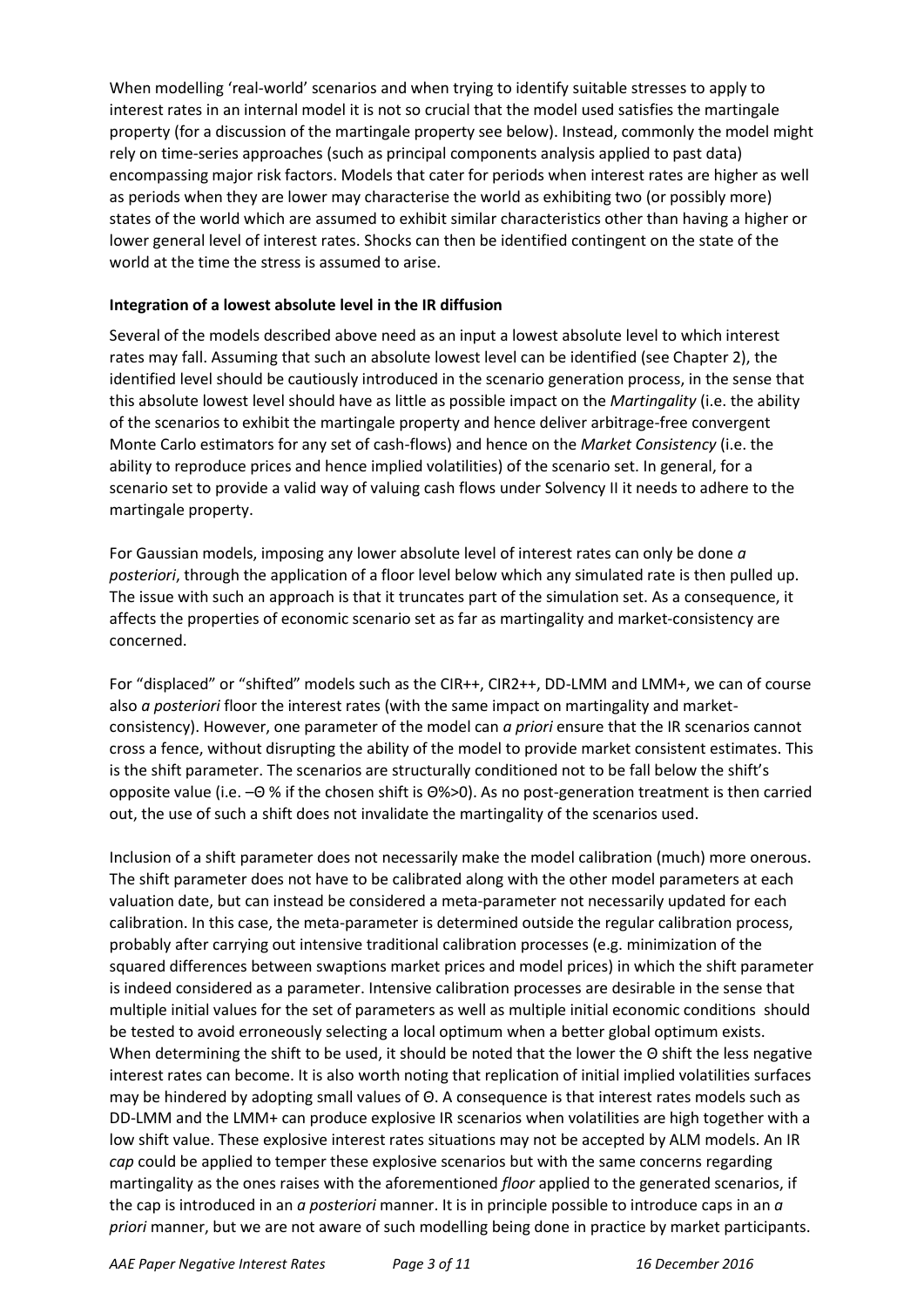#### **Normal or lognormal implied volatilities?**

Two kinds of paradigms are used to translate observed option prices into implied volatilities, depending on the assumed swap rate model underlying the framework in which the volatility is denominated.

First it is possible to assume that swap rates follow a lognormally distributed process (the 'Black model'). This paradigm raises an issue when the swap rate is very low because this 'lognormal' volatility scales in line with the inverse of the swap rate. So, when swap rates are very low, the lognormal implied volatility can explode. Moreover, when the swap rate is negative, the lognormal implied volatility becomes ill-defined (unless a shift term has been introduced as above). Second, it is possible to assume that swap rate follow a normally distributed process (the 'Bachelier model'). This second paradigm appears to be more stable since it enables full implied volatilities matrices to be generated at any time, whatever the level of the swap rate. In practice, this 'normal' implied volatility is more independent of the level of the swap rates and more stable through time than a 'lognormal' implied volatility (see Figure 1 below).



**Figure 1: implied volatilities vs. 10y spot rate 2006-2015. Source: Milliman (09.2015) - The new Normal**

The choice of the implied volatility paradigm as above is formally independent of the choice of the underlying interest rate diffusion model. This is because the choice is driven by market conventions on how prices for different option instruments are quoted, and hence usually needs adapting to be consistent with input parameters actually applicable to whatever model the user considers applies to the future evolution of interest rates. Closed-form formulae to derive swaption implied volatilities exist under both of the above paradigms.

# **What are the consequences of not modelling negative interest rates?**

Failure in the current economic situation to model the potential for interest rates to become (more) negative leads to problems in Solvency II Best Estimate and Standard Formula calculations. These problems depend on the underlying interest rate modelling approach:

- (A) If the interest rate model used assumes positive interest rates (such as LMM model or Black Karasinski), then:
	- (a) It becomes impossible to reproduce the actual spot interest rate curve.
	- (b) The Best Estimate of Technical Provisions calculated using the scenario set generated by the ESG would then underestimate the cost of financial options and guarantees.
	- (c) In particular, the ESG can fail to work effectively in situations where guaranteed rates embedded in savings contracts (such as those sold by some Continental life insurers) applied. Such a model would, however, allow the production of sets of economic scenarios that display satisfactory martingale tests and appropriate level of implied volatilities for OTM options with high enough positive strikes.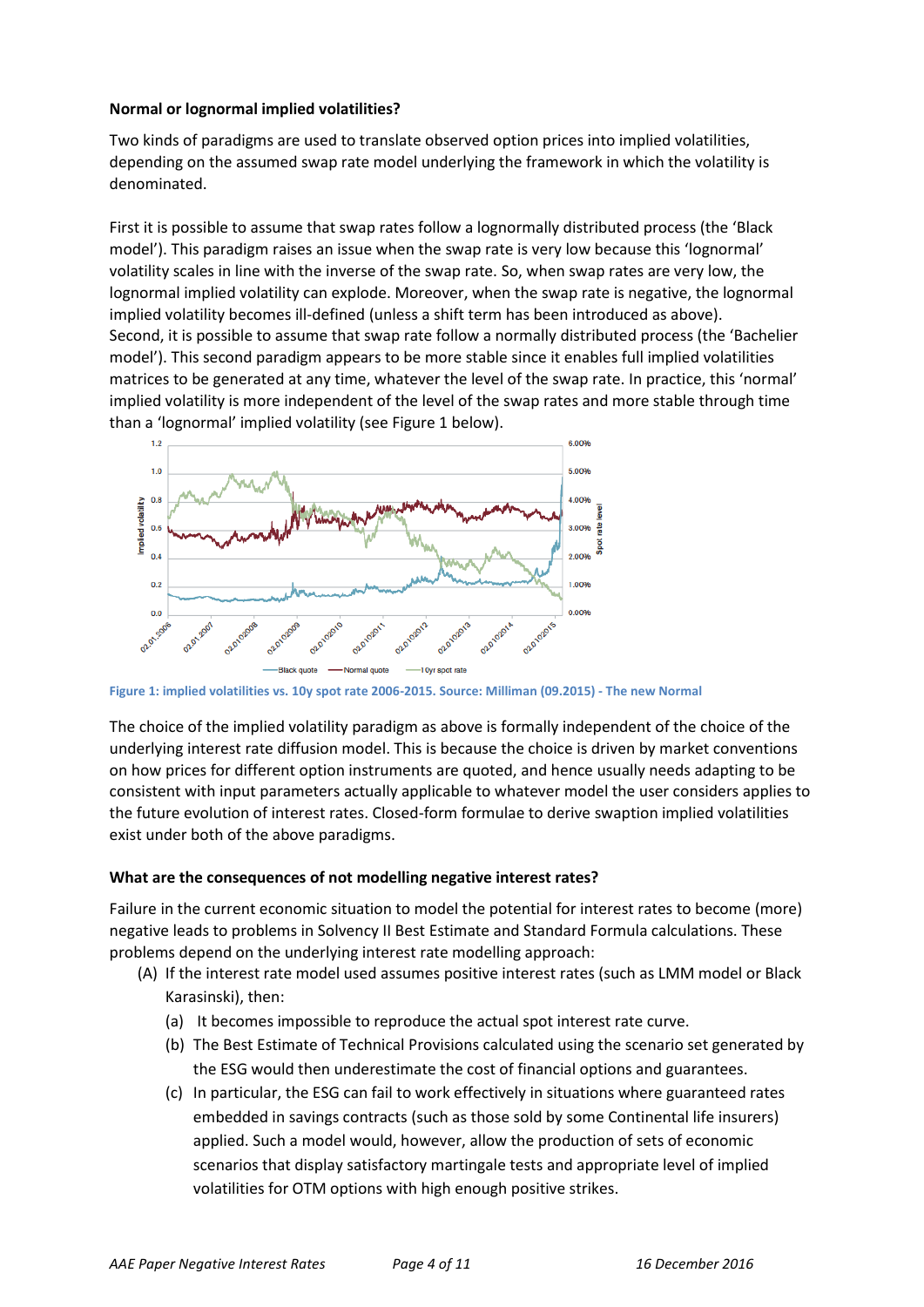- (B) If the interest rate model encompasses negative interest rates (e.g. LMM+, G2++) but if a 0 floor (or a floor above the practical lower level to which interest rates might fall) is applied *a posteriori* to the generated scenarios, then the situation would be as follows:
	- (a) As in the case where the interest rates model assumes positive interest rates, the cost of financial options and guarantees could also be underestimated, and the discount factors used to discount the cash-flow part of the Best Estimate would be artificially high, leading a underestimation of the Best Estimate.
	- (b) In addition, the martingality of economic scenarios would be broken and as a consequence, estimators of the Best Estimate of Technical Provisions would not converge to the correct answer; this deterioration in the estimators' convergence could then result in an inflated capital position.

# **3. Negative interest rates: How low can they go?**

When shift models are used, it becomes natural to ask how such a shift can be assessed. In other words, we need to identify whether it is appropriate to assume that there is a floor for negative interest rates bigger than -100%. It is difficult to get a final answer on this question, but there are several arguments and estimations available which are worthwhile to consider which we set out below.

**The current negative interest rate environment is unprecedented**. Japanese banks had to pay negative rates for short term deposits at the end of 1998 in the inter-bank market. In the early 1970s, the CHF appreciated against the USD. To counteract this, the Swiss National Bank introduced levies on Swiss franc deposits by non-residents, starting with a 2% quarterly charge in 1972 and increasing to 10% in 1978. This was however unsuccessful and the CHF strengthened from 4.33 CHF for 1 USD to 1.47 USD in 1978. However, these were singular episodes and not part of a general trend<sup>1</sup>.

**Since the financial crisis, negative interest rates are being used extensively.** Since the beginning of the current financial crisis in 2008, several central banks have introduced negative interest rate policies (NIRPs). The Swedish Riksbank lowered its deposit rate below zero in 2009. In 2012, the Danish National Bank introduced negative rates due to the appreciation of the DKR during the European sovereign debt crisis. Currently interest rates set by the following central banks are also in negative territory: the Bank of Japan (BoJ), the Czech National Bank (CNB), the European Central Bank (ECB), the Central Bank of Hungary (MNB), the Norwegian Central Bank (NCB), and the Swiss National Bank (SNB)<sup>2</sup>. As of September 2016, government debt with negative rates totalled USD 10.9tn out of a total of about USD 150tn sovereign debt outstanding globally. Roughly half of EUR government bonds and about 33% of industrialized countries sovereign bonds issued have a negative nominal yield<sup>3</sup>.

**There are several reasons for imposing negative interest rates.** These include financial repression, weakening the currency and fighting against deflation. Some central banks have used negative rates to counter inflation or to give incentives to borrow and invest (ECB, BoJ, SR), others were forced to adopt NIRPs by the appreciation of their currencies and to mitigate spill-over effects from unconventional monetary policy measures of other jurisdictions (DNB, SNB).

<sup>&</sup>lt;sup>1</sup> Monetary Policy Under Low Interest Rates: The Experience of Switzerland in the late 1970s, Peter Kruger & Georg Rich, February 2001

<sup>&</sup>lt;sup>2</sup> Negative Interest Rate Policy (NIRP): Implications for Monetary Transmission and Bank Profitability in the Euro Area, IMF Working Paper WP/16/172, Andreas Jobst & Huidan Lin, August 2016

 $3$  QE Monitor: Dreaming a little taper dream, Allianz Global Investors, Ann-Katrin Petersen Global Capital Markets & Thematic Research 7 October 2016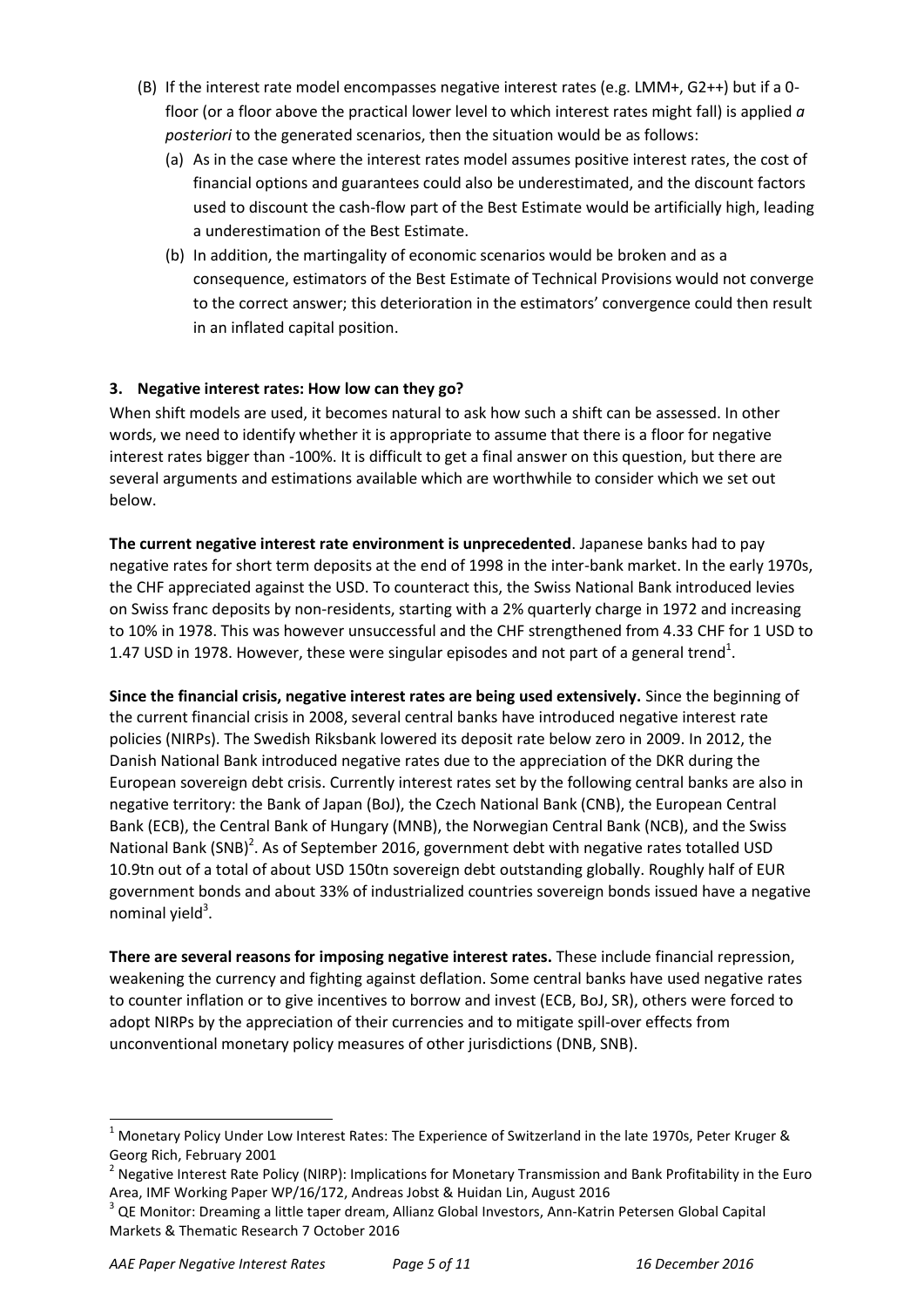**Theory distinguishes between two lower bounds for the short-term nominal interest rate: the economic and the physical lower bound.** The physical lower bound equals the opportunity costs of holding capital. The economic lower bound is given by cost the rates impose on the banking sector or where further rate cuts cease to provide stimulus to the economy.

**The physical lower bound is given by the cost of storing money:** If the cost of keeping money in a bank account is higher than the storage cost including insurance, it is rational to shift into cash. Estimates of these costs vary and range from 50bp to 200bp.

**The economic lower bound is determined by the cost to the banking sector**. Negative rates reduce profits to banks since they are often not able to pass through the costs to retail customers due to the fear of a run on the bank. In Switzerland, with short term rates at around -75bp, the cost to banks is estimated to be about 0.03% of total assets.

**If interest rates drop below the physical lower bound, there is a high risk of households and businesses withdrawing their deposits.** The large-scale hoarding of cash could lead to risks to financial stability and the possibility of runs on banks. The lower the cost of holding cash and the longer the period of negative rates is predicted to be, the higher is this risk. Central banks and governments can mitigate this risk by imposing an upper limit on cash transactions<sup>4</sup>, moral suasion to business and banks not to turn reserves into cash<sup>5</sup>, removing high denominated bank notes from circulation<sup>6</sup> and – as the ultimate measure – forbidding the use of cash<sup>7</sup> (by 'cash' we here mean actual bank notes and coins).

**Central banks have several ways to depress nominal interest rates while limiting the risk of largescale hoarding of cash.** Central banks can use approaches which protect domestic retail depositors from negative rates. They can use a tiered-reserve regime to put the cost onto wholesale and foreign investors without retail and corporate customers being directly affected. They can exempt rates from negative rates depending on their participation in lending schemes that the central banks offer.

**There are estimates that the ECB can depress the rate to -4.5% without negative rates being transmitted to retail customers.** This estimate assumes that the ECB limits the cost to the banking sector to 0.03% of total assets and that it uses a tiered-reserve regime. The estimate is calibrated on the Swiss experience and assumes only modest changes to the reserve regime. For the USD, a rate of -1.3% is estimated and for the GBP of -2.5% $8$ .

**If central banks were to abolish paper money, interest rates might become much more negative.** The estimates on the lower limits of interest rates are ultimately based on bank customers not switching their deposits into cash. If physical money were not to exist anymore, there would obviously be no possibility of such a run occurring. The only limit for interest rate would then be the economic lower bound.

**Even if central banks do not abolish cash, they could increase the cost of holding physical currency.** A simple way of increasing the cost and lowering the physical lower bound is to remove high denomination notes from circulation. Central banks justify this often with the argument that these notes are used mostly by criminals. However, the most valuable bank note in circulation - Swiss CHF 1000 – is used mainly as a store of value, according to the SNB. All things equal, the physical lower bound becomes lower as the value of the largest bank note that is in circulation falls. Another

 $^4$  HSBC imposes restrictions on large cash withdrawals, Bob Howard, BBC, 24 January 2014

<sup>&</sup>lt;sup>5</sup> Pensionskassen wollen Bargeld - Bank weigert sich, Handelszeitung, 12 March 2015

 $^6$  ECB ends production and issuance of €500 banknote, ECB Press Release, 4 May 2016

 $^7$  How far can the repo rate be cut? Jan Alsterlind, Hanna Armelius, David Forsman, Björn Jönsson and Anna-Lena Wretman, 11 November 2015, Sveriges Riksbank

 $^8$  Negative policy rates: The bound is lower than you think, Special Report, J.P.Morgan, Malcolm Barr, Bruce Kasman & David Mackie, 9 February 2016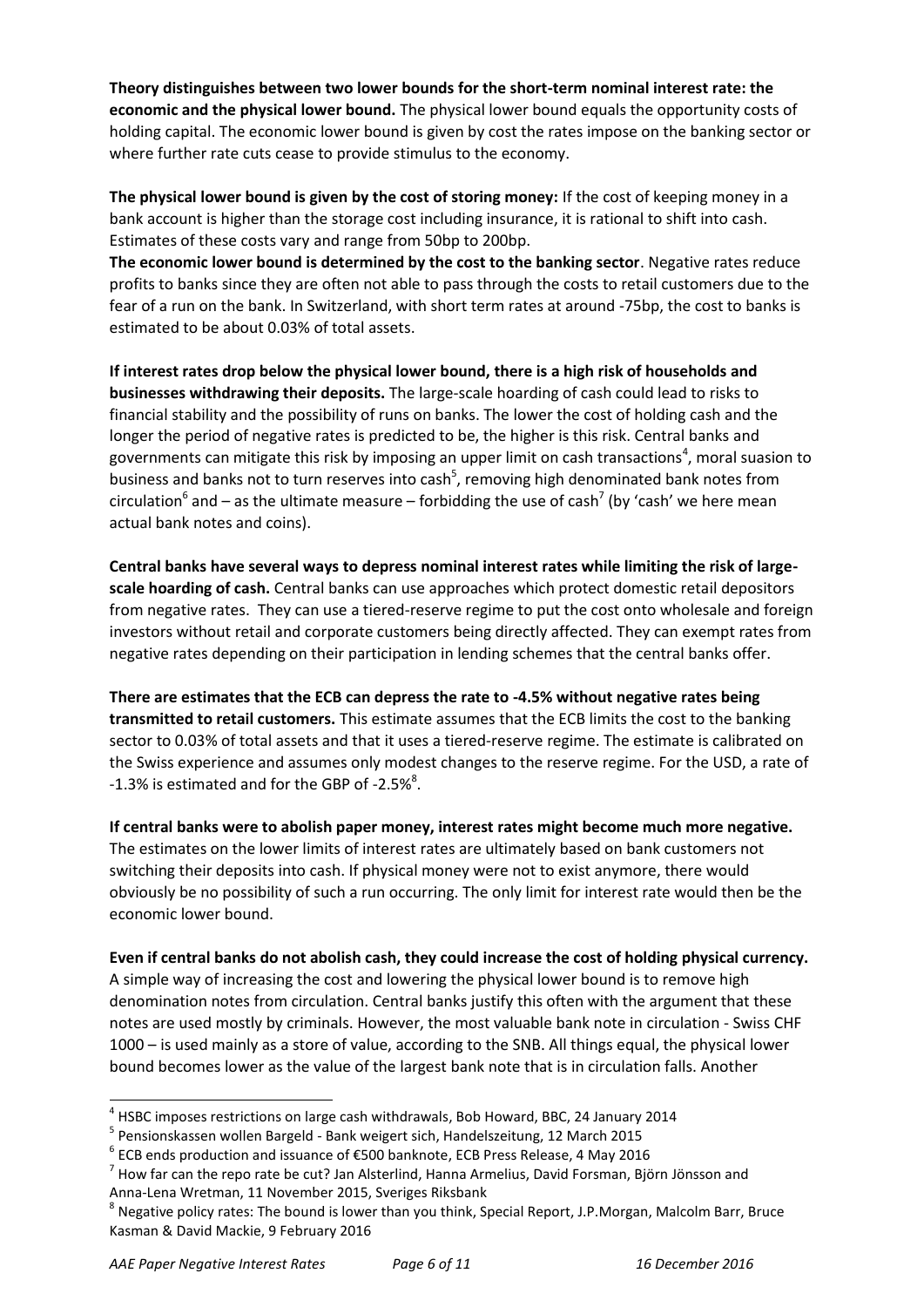approach would be to introduce a tax on cash holdings (Gesell tax). This could be done by introducing money with an expiry date that has to be stamped and would be taxed if it were to remain legal tender, which would be a modern form of medieval concept of demurrage.

**The economic lower bound depends on assumptions made by the central bank.** In contrast to the hard physical lower bound which depends on the relatively easily determined cost of holding cash, the economic lower bound is more subjective. The ECB defines the economic lower bound as that level below which further rate cuts cease to provide aggregate stimulus to the economy $^9$ . This assessment is obviously dependent on many assumptions. It is not clear that the estimated cost currently imposed on Swiss banks (0.03% of total assets) is an upper bound. Central banks – in particular, in jurisdictions where large banks effectively rely on government support – might consider the benefit to the wider economy higher than costs to the banking sector.

**Historical data offers little guidance to the lower limit that nominal interest rates can take.** The current situation is unprecedented. What little data is available from past episodes of negative nominal interest rates (Japan and Switzerland) is likely not very relevant for a situation where over USD 10tn of outstanding debt has a negative yield. Scenario analysis and macroeconomic models that aim to predict central bank policies may be more useful to gain insight into possible future interest rates.

**There are scenarios imaginable where interest rates are lower than today.** Examples of potential scenarios to consider are:

- The ECB abolishing paper money. The deteriorating solvency of European banks leads to the risk of a run on banks in its jurisdiction. The ECB decides to mitigate the risk by abolishing paper money. This allows the ECB to push rates down to unprecedented levels without fear of
- An appreciation of the EUR against other currencies, which leads to a reassessment of the ECB of the economic lower bound. Protectionist policies by the US lead to a trade war with Asia, and uncertainty regarding the US economy. The USD drops and the EUR is considered a safe-haven, leading to its appreciation. Exports collapse and the ECB lowers the interest rates of the EUR to depreciate it.
- A currency war between the EU and the USA. The US government aims to push its export industry by depreciating the USD. The ECB follows suit and the EUR and USD rates enter into a downward spiral.
- Global recession. Protectionist measures by the US lead to a trade war and a steep deflationary recession. The ECB responds by lowering rates into deep negative territory.
- Regulatory flight to the bottom. The US dismantles Dodd-Franks and the BoE and EBA follow suit. Excessive rent seeking and risk taking by large banks lead to systemic collapse of the banking sector with widespread bailouts. Catastrophic government debt of EEA member states forces the ECB to keep the interest rates negative for the government to be able to finance their debt.

**The abolition of cash is likely the single biggest risk to insurers that write long-term liabilities.** The presence of cash imposes discipline on central banks and the banking sector. It defines a physical lower bound on nominal interest rate. The hoarding of cash is a signal to central banks and finance ministries on the population's assessment of their monetary and economic policies. Cash ensures the possibility to engage in private transaction, which is one of the foundations for the trust in an economy and in society. Without physical cash, nominal interest rates are limited only by a central bank's estimate of the economic lower bound, which is highly subjective. In a cashless economy, it is difficult to define any lower bound that interest rates can reach.

<sup>&</sup>lt;sup>9</sup> Assessing the implications of negative interest rates, Speech by Benoît Coeuré, Member of the Executive Board of the ECB, 28 July 2016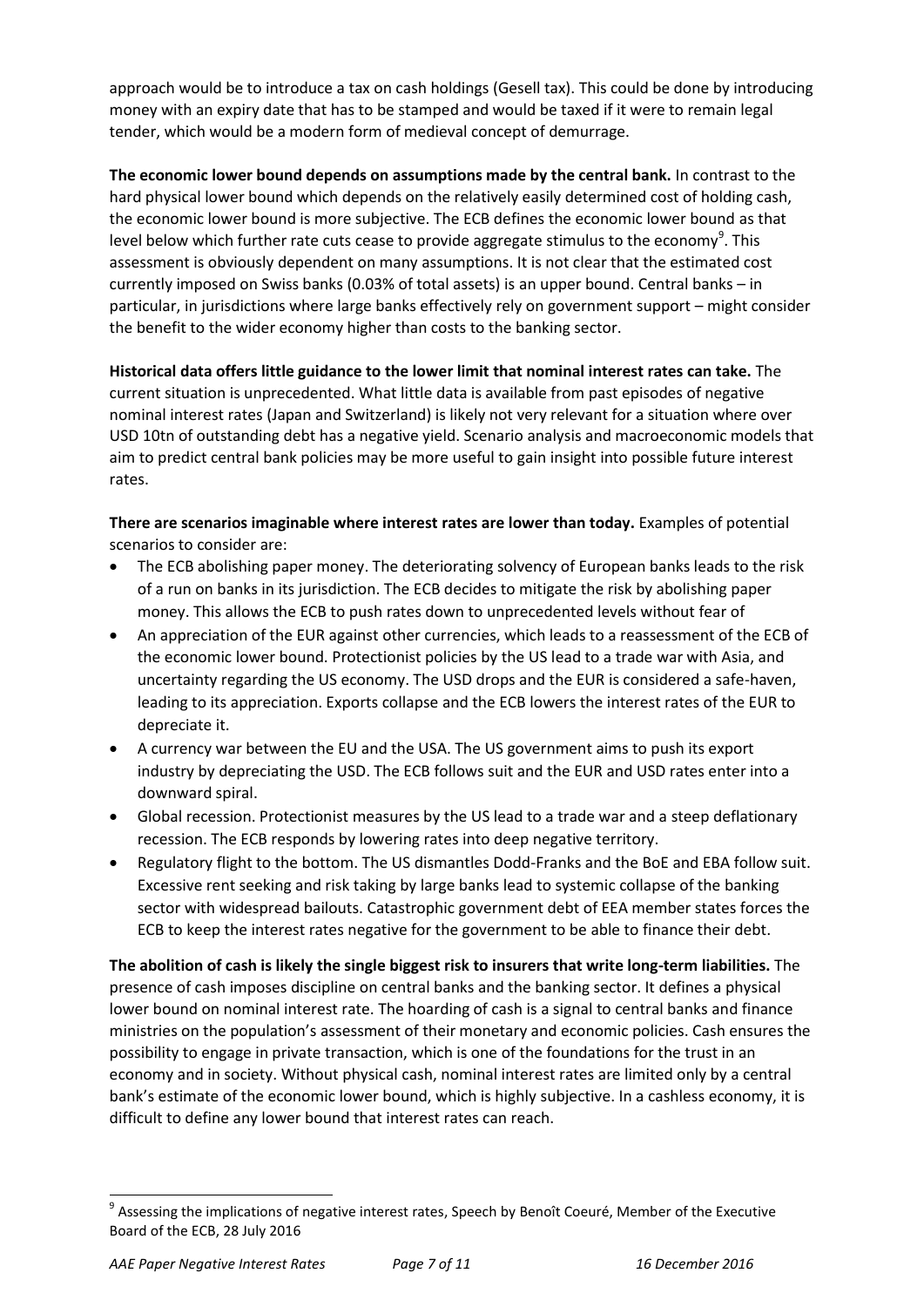**The Solvency II risk margin (and equivalents in other regulatory regimes) should reflect the uncertainty present in the lowest level that interest rates can take**. Modelling approaches that include shifts as above (i.e. include parameters such as the Θ referred to above) typically rely on estimates of the lowest absolute values that interest rates can take. This estimate is uncertain and is not practically hedgeable. Arguably, this uncertainty **- as for example the uncertainty of the Ultimate Forward Rate, reinvestment risk and other assumptions**, should therefore be captured in the risk margin<sup>10</sup>. Note that this uncertainty should be captured over the entire duration of the insurance liabilities.

# **4. Wider implications of low or negative interest rates**

Commentators differ on why interest rates in many European countries are low at present. Some commentators believe that a major contributor has been 'unconventional' monetary policies introduced by many governments in response to the 2008 Global Financial Crisis. This line of reasoning highlights the desire of many governments to boost demand by lowering interest rates and thereby combat a weak economic environment. By products of such policies include:

- (a) Monetary values of longer-term assets including bonds have risen, pulling down longer-term yields
- (b) These valuation shifts have redistributed wealth within society, typically towards wealthy older individuals, as these individuals own a relatively high proportion of the existing stock of such assets
- (c) Long-term guarantees such as those present in some life insurance policies and in many defined benefit pension fund benefit structures have become more expensive to honour. This has stressed the balance sheets of such institutions.
- (d) The interest margin available to banks (i.e. the difference between the rates of interest they charge borrowers and the rates of interest they pay savers) has been squeezed, affecting their profitability.

Other commentators stress longer-term (multi-decade) trends that had been pushing down interest rates even prior to the Crisis and have continued to do so since then. This line of reasoning argues that shifting demographic profiles and other factors have increased the supply of savings and reduced the demand for borrowings. This line of reasoning argues that interest rates have fallen to address the supply/demand dynamic created by these factors.

There probably is some validity to both lines of argument. Whatever the ultimate driver of low interest rates, any interest rate exposure involves cash flows flowing from one party to another. For example, cash flows are paid by the issuer of a bond to the owner of that bond. This means that (unexpected) interest rate changes create redistributive effects, transferring wealth between different economic agents, see (b) above.

Very low interest rates lead to a transfer of wealth away from the insurance and pension industry. Low interest rates lead to some winners. These potentially include some governments if they can roll-over debt on favourable terms , which may allow them to postpone structural measures and to further increase government debt (if the main purchasers of such debt are not their own central banks). Indisputable losers of low interest rate policies are the insurance and pension industry. The increased cost to produce insurance liability cash flows and the low returns of bonds lead to deteriorating balance sheets and financial positions.

 $^{10}$  Market Consistency, AAE (Groupe Consultatif) 2012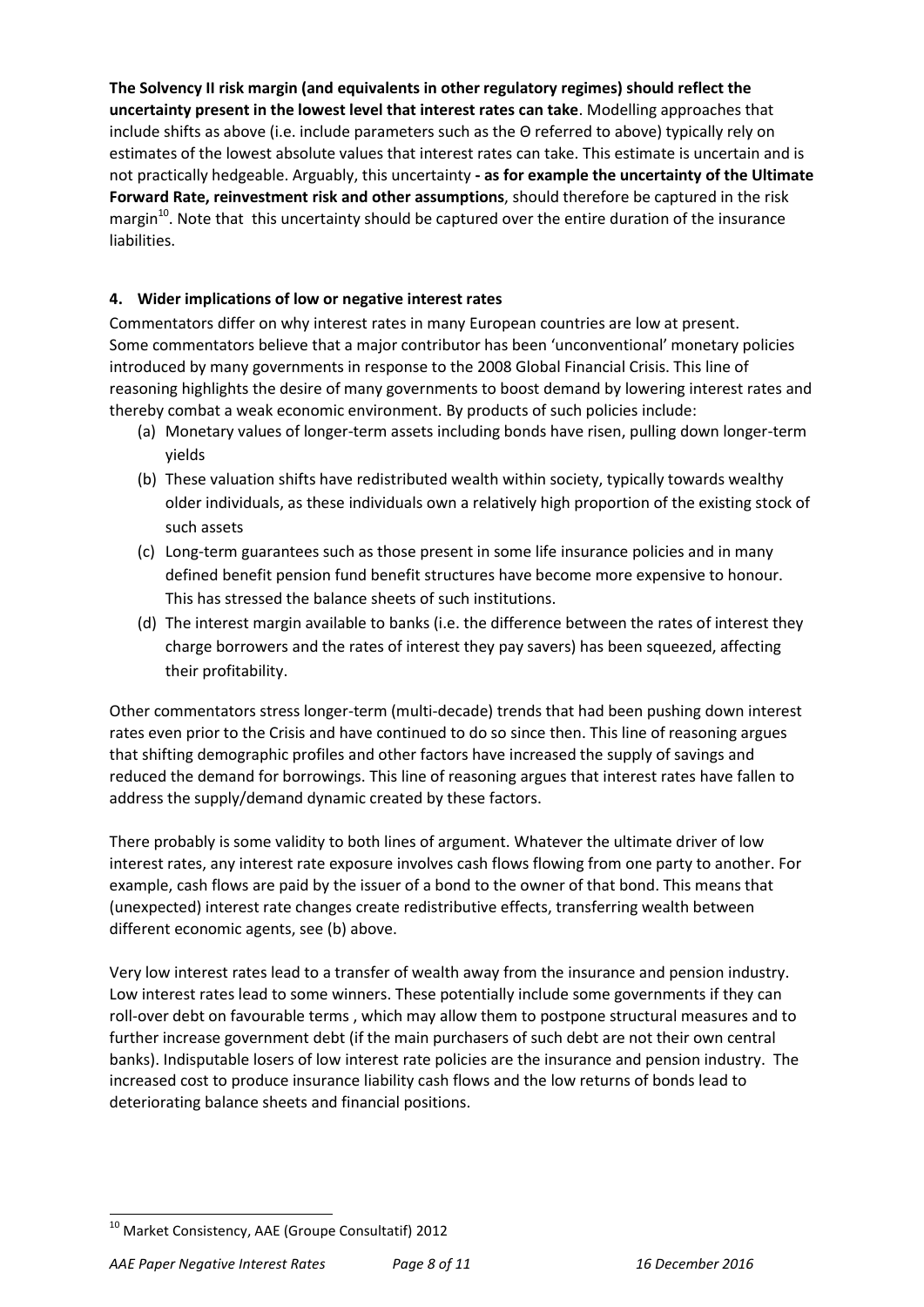#### **5. Appendix: interest rates diffusion models description**

# **1. Shifted models**

The models presented here are adapted from the lognormal forward diffusion LIBOR Market Model. Forwards are directly observable on markets, which is not the case for the instantaneous rates presented in section 2. We begin this section by recalling the LIBOR Market Model structure. This model is not shifted but the LMM subsection is very useful to understand the shifted models diffusions presented below.

# **1.0. LIBOR Market Model (LMM) [1]**

#### **1.0.1. Notation**

- $P(t, T)$  is the ZC price of maturity  $T t$ , at time t
- $T_0 = 0 < T_1 ... < T_K$  a set ok  $K + 1$  successive times and  $\tau_k = T_k T_{k-1}$
- For all  $1 \le k \le K$ ,  $F_k(t)$  is the discrete forward rate between times  $T_{k-1}$  and  $T_k$  seen at time

$$
t \leq T_{k-1} \cdot \left( F_k(t) = \frac{1}{\tau_k} \left( \frac{P(t, T_{k-1})}{P(t, T_k)} - 1 \right) \right)
$$

# **1.0.2. Diffusion**

Under the spot LIBOR probability measure  $\mathcal{Q}^{\text{d}}$  the forward rate diffusion is as follows:

$$
dF_k(t) = \sigma_k(t)F_k(t)\sum_{j=\beta(t)}^k \frac{\tau_j\rho_{j,k}\sigma_j(t)F_j(t)}{1+\tau_jF_j(t)}dt + \sigma_k(t)F_k(t)dZ_k^d(t)
$$

With  $\rho_{i,k}dt = d\langle Z_i, Z_k \rangle_t = dZ_i(t)$ .  $dZ_k(t)$  and  $Z_k^d$  a M-dimensional (typically M=2) Brownian vector under  $\mathcal{Q}^{\text{d}}.$ 

The forward rates modelled here are strictly positive. In the LMM framework, the risk neutral measure is assumed to equal the spot LIBOR measure.

# **1.1. Displaced Diffusion LMM [2]**

# **1.1.1. Diffusion**

Using the same notations as for the LMM above, the forward rate diffusion under the DD-LMM is simply deduced through shifting the forward rates, thanks to a displacement factor  $\delta$ :

$$
dF_k(t) = (F_k(t) + \delta) \left( s(t)^2 \sum_{j=\beta(t)}^k \frac{\gamma_k(t)\gamma_j(t)\tau_j(F_j(t) + \delta)}{1 + \tau_j F_j(t)} dt + s(t)\gamma_k(t) dZ^d(t) \right)
$$

# **1.1.2. Parameter interpretation**

Here, the forward rates are shifted so that the quantities  $F_k(t) + \delta$  are positive. Finally the rates (forward and zero-coupon rates) are floored at  $-\delta$ . The shift parameter is therefore easily interpretable and stands for the opposite of the lowest absolute level of the interest rates.

# **1.2. LMM+ [3]**

# **1.2.1. Diffusion**

This model is adapted from the LMM by simultaneously shifting the forward rate diffusion and adding a stochastic variance process. The diffusion is therefore the same as for the DD-LMM, but instead of considering a time-dependent volatility function  $s(t)$ , a stochastic mean-reversion type Cox-Ingersoll-Ross (CIR) process is used:

$$
\begin{cases} d\big(F_k(t)\big)=(F_k(t)+\delta) V(t)\displaystyle\sum_{j=\beta(t)}^k \frac{\gamma_k(t)\gamma_j(t)\tau_j\big(F_j(t)+\delta\big)}{1+\tau_jF_j(t)}dt+\sqrt{V(t)}\gamma_k(t)(F_k(t)+\delta)dZ^d(t) \\ \qquad \qquad \mathrm{d} V(t)=\kappa\big(\theta-V(t)\big)dt+\varepsilon\sqrt{V(t)}dW(t)\text{ and }d\langle W,Z^d\rangle_t=\rho dt \end{cases}
$$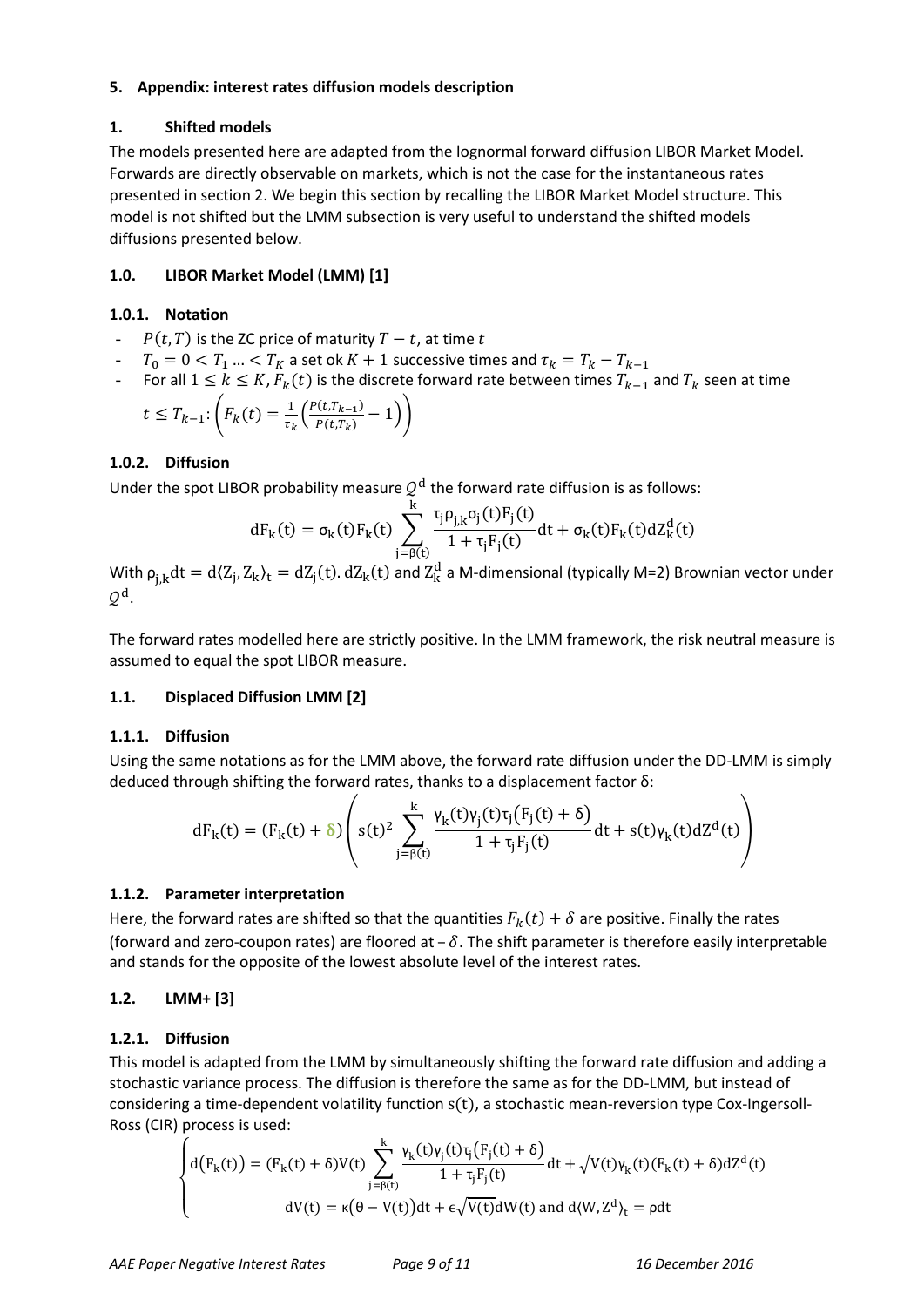#### **1.2.2. Parameter interpretation**

Once again, interest rates (forward and zero-coupon rates) are floored at  $-\delta$ .

The CIR (variance) process parameters are easily interpretable.  $\kappa$  is the mean-reversion coefficient,  $\theta$  is the long-term variance and  $\epsilon$  is a long-term volatility coefficient.

#### **2. Gaussian models**

The two models presented hereafter focus on the diffusion (assumed Gaussian) of the instantaneous rates, variables that cannot be directly observable on the financial markets contrary to the forward rates.

# **2.1. 1-factor Hull & White model [4]**

#### **2.1.1. Diffusion**

The standard 1-factor Hull & White model relies on the following diffusion:

$$
dr_t = a[f(t) - r_t]dt + \sigma dz
$$

Denoting by  $r_t$  the instantaneous short rate, with  $r_0 > 0$ , f(t) is a deterministic function that enables the model to fit the zero-coupon curve considered as an input.

#### **2.1.2. Parameter interpretation**

It is a standard mean-reversion model. The a parameter measures the mean-reversion speed of  $r_t$ towards its long-term mean  $f(t)$ ;  $\sigma$  is the long-term volatility.

#### **2.2. G2++ [5]**

# **2.2.1. Diffusion**

The short rate dynamic induced by this model is built as the sum of two sub-Hull & White processes with zero long-term mean,  $x(t)$  and  $y(t)$ , and of a scaling function  $\phi$ , chosen so as to fit the zero-coupon rates curve provided as an input. Thus the short rate is given by:

 $r(t) = x(t) + y(t) + \phi(t)$  with  $r(0) = r_0$ Where processes  $x$  and  $y$  satisfy:  $dx(t) = -ax(t)dt + \sigma dW_1(t)$  with  $dy(t) = -by(t)dt + \eta dW_2(t)$  with

In practice,  $(W_1, W_2)$  is a two-dimensions Brownian motion with instantaneous correlation  $dW_1(t)dW_2(t) = \rho dt$  and

#### **2.2.2. Parameter interpretation**

 $r_0$ , a, b,  $\sigma$ ,  $\eta$  are positive constants so that a and b are mean-reversion coefficients,  $\sigma$  and  $\eta$  are the longterm volatilities of each process.

 $\phi$  is a deterministic function defined on any projection horizon and such that  $\phi(0) = r_0$ .